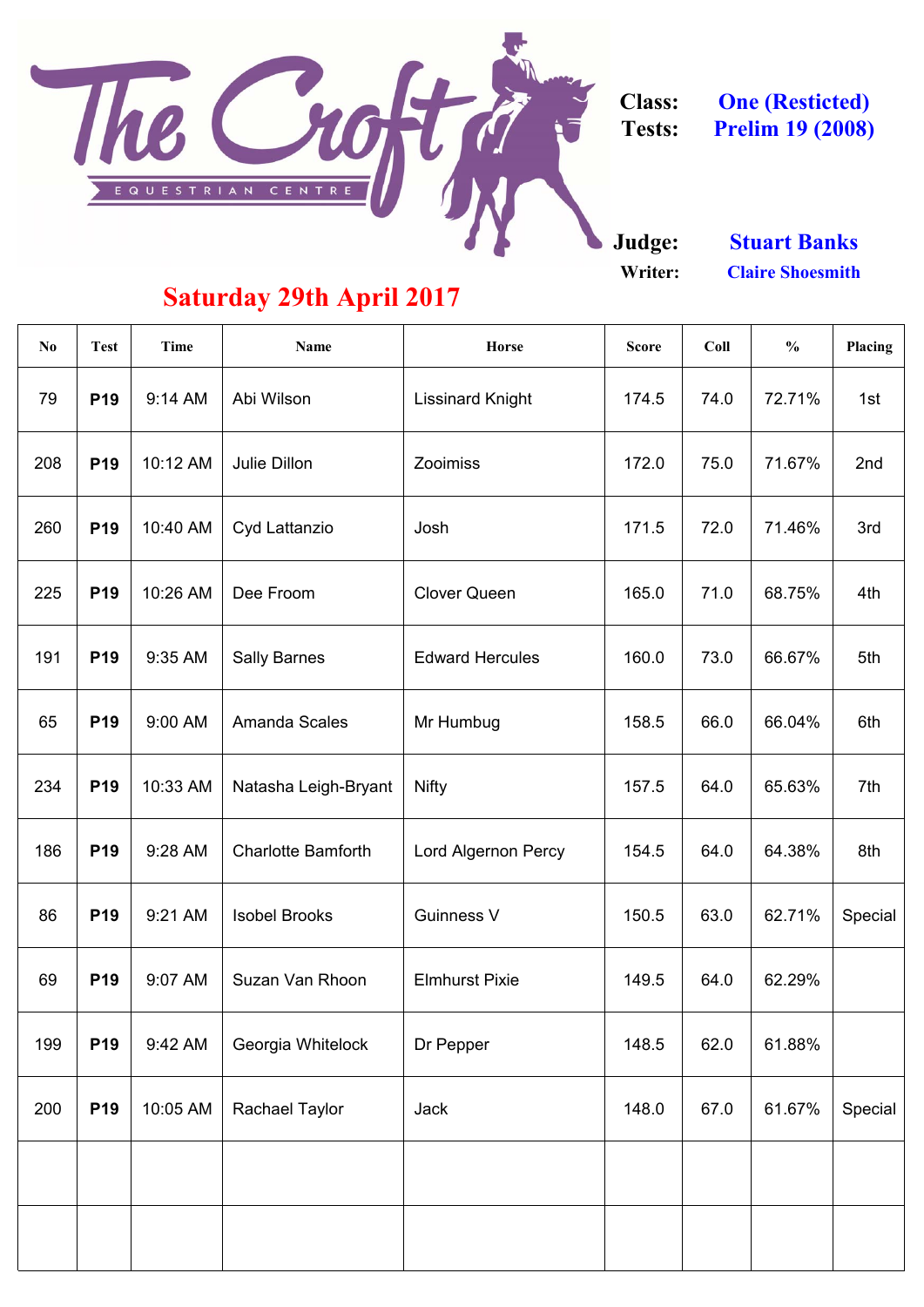

**Class: Tests:**

**Judge:**

**Writer:**

| N <sub>0</sub> | <b>Test</b> | Time     | <b>Name</b>                 | Horse            | <b>Score</b> | Coll | $\frac{0}{0}$ | Placing |
|----------------|-------------|----------|-----------------------------|------------------|--------------|------|---------------|---------|
| 262            | <b>P19</b>  | 11:00 AM | <b>Julie Middleton-Reid</b> | Lady Jessicka    | 157.0        | 58.0 | 71.36%        | 1st     |
| 39             | <b>P19</b>  | 11:35 AM | Amanda Taplin               | <b>Blue Gem</b>  | 150.0        | 54.0 | 68.18%        | 2nd     |
| 38             | <b>P19</b>  | 11:28 AM | Lesley-Ann Harrison         | Kiwi             | 144.0        | 52.0 | 65.45%        | 3rd     |
| 267            | <b>P19</b>  | 11:21 AM | Karen Robinson              | Coqueta          | 142.5        | 52.0 | 64.77%        | 4th     |
| 43             | <b>P19</b>  | 11:42 AM | <b>Marion Spain</b>         | <b>Star Glow</b> | 131.5        | 48.0 | 59.77%        | 5th     |
| 264            | <b>P19</b>  | 11:07 AM | <b>Rachel Eaton</b>         | Dougal           | 131.0        | 47.0 | 59.55%        | 6th     |
|                |             |          |                             |                  |              |      |               |         |
|                |             |          |                             |                  |              |      |               |         |

**One (Open) Prelim 19 (2008)**

# **Saturday 29th April 2017**

**Claire Shoesmith Terrie Cross**

 $\mathbf{I}$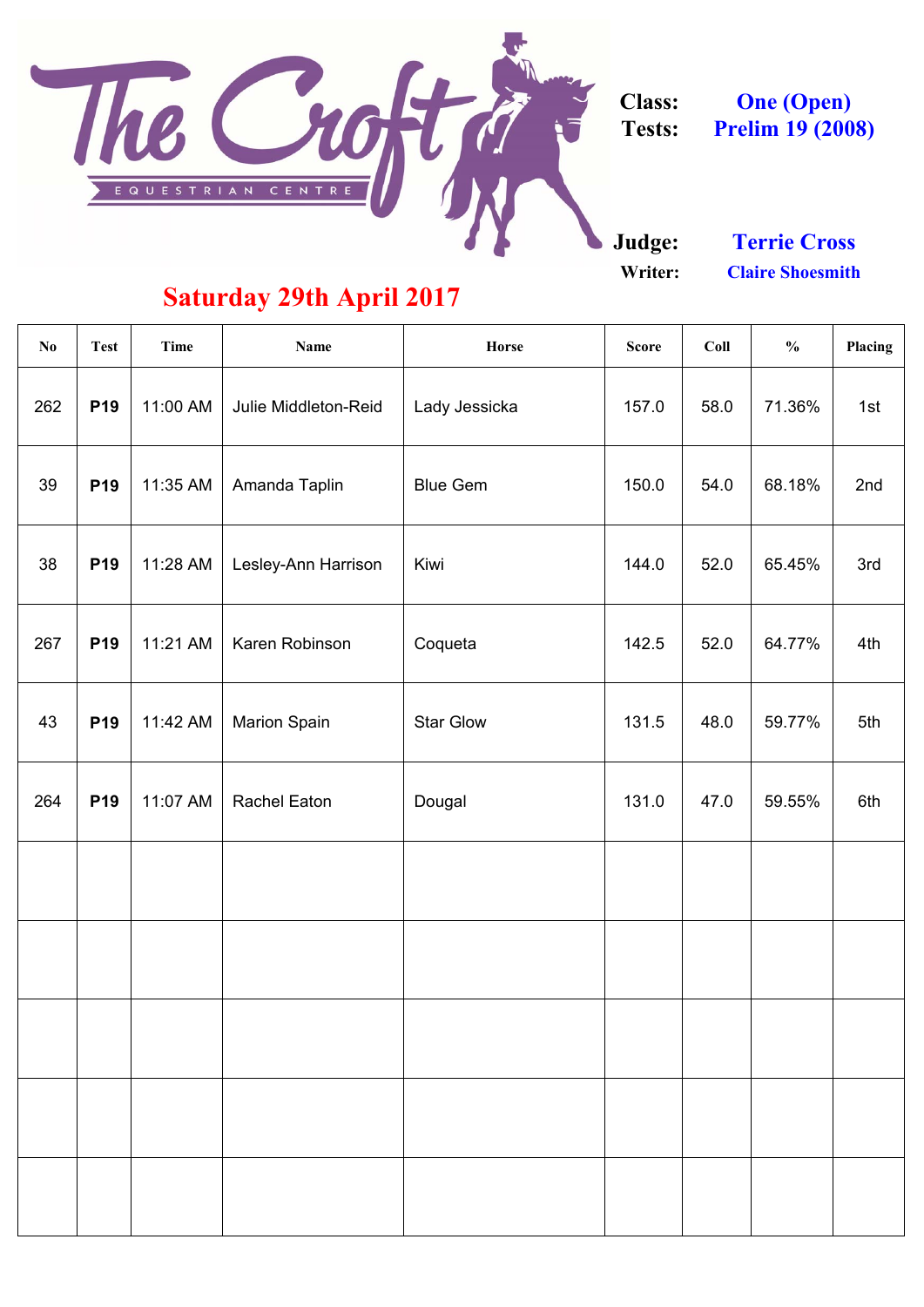

#### **Class: Tests:**

**Judge: Writer:**

| N <sub>0</sub> | <b>Test</b> | <b>Time</b> | <b>Name</b>             | <b>Horse</b>                | <b>Score</b> | Coll | $\frac{0}{0}$ | <b>Placing</b> |
|----------------|-------------|-------------|-------------------------|-----------------------------|--------------|------|---------------|----------------|
| 51             | <b>N22</b>  | 1:38 PM     | <b>Gary Yeoman</b>      | The Venetian                | 204.5        | 55.0 | 70.52%        | 1st            |
| 38             | <b>N22</b>  | 12:05 PM    | Lesley-Ann Harrison     | Kiwi                        | 203.5        | 56.0 | 70.17%        | 2nd            |
| 269            | <b>N22</b>  | 12:40 PM    | Sue Hare                | Edmund                      | 199.0        | 56.0 | 68.62%        | 3rd            |
| 277            | <b>M61</b>  | 2:34 PM     | Barbara Sommerau        | Leandro                     | 199.0        | 55.0 | 68.62%        | 4th            |
| 56             | <b>N22</b>  | 2:27 PM     | <b>Hazel Boxall</b>     | Freya                       | 196.5        | 54.0 | 67.76%        | 5th            |
| 268            | <b>N22</b>  | 12:33 PM    | <b>Caroline Sykes</b>   | Zu                          | 194.5        | 53.0 | 67.07%        | $6th =$        |
| 60             | E43         | 2:58 PM     | <b>Clare Griffin</b>    | <b>Rockwood Rosie</b>       | 194.5        | 53.0 | 67.07%        | $6th =$        |
| 279            | E43         | 2:50 PM     | <b>Alison Faulkner</b>  | Pantanamlwg Vals Choice     | 193.0        | 54.0 | 66.55%        | 8th            |
| 275            | E43         | $1:45$ PM   | Emma Farr               | Rocky                       | 189.5        | 53.0 | 65.34%        | <b>Special</b> |
| 39             | <b>N22</b>  | 12:12 PM    | Amanda Taplin           | <b>Blue Gem</b>             | 189.0        | 52.0 | 65.17%        |                |
| 271            | <b>N22</b>  | 1:10 PM     | <b>Henrietta Shone</b>  | <b>Toffee</b>               | 188.5        | 53.0 | 65.00%        |                |
| 267            | <b>N22</b>  | 12:26 PM    | Karen Robinson          | Coqueta                     | 186.5        | 50.0 | 64.31%        |                |
| 276            | E43         | 1:53 PM     | <b>Annett Lattanzio</b> | Lucky Castana               | 182.0        | 51.0 | 62.76%        |                |
| 278            | <b>M61</b>  | 2:42 PM     | <b>Susan Bates</b>      | <b>Oakfield Tucker</b>      | 181.0        | 51.0 | 62.41%        |                |
| 54             | <b>N22</b>  | 2:20 PM     | <b>Gemma Hughes</b>     | <b>Opposition Real Deal</b> | 179.0        | 49.0 | 61.72%        |                |
| 274            | <b>N22</b>  | 1:31 PM     | <b>Deanne Collier</b>   | Mr Jazz                     | 178.0        | 51.0 | 61.38%        |                |
| 272            | <b>N22</b>  | 1:17 PM     | Nicole Thompson         | <b>Holly</b>                | 177.5        | 49.0 | 61.21%        |                |
| 270            | <b>N22</b>  | 12:47 PM    | Linda Elkington         | Leggo                       | 170.5        | 48.0 | 58.79%        |                |
| 43             | <b>N22</b>  | 12:19 PM    | <b>Marion Spain</b>     | <b>Star Glow</b>            | 163.0        | 47.0 | 56.21%        |                |
|                |             |             |                         |                             |              |      |               |                |
| 273            | <b>N22</b>  | 1:24 PM     | Carol Wagstaff          | <b>Floretta Fleur</b>       | 195.0        | 54.0 | 67.24%        | H/C            |
|                |             |             |                         |                             |              |      |               |                |

**Lorna Fraser Linda Rutty**

### **Saturday 29th April 2017**

**Two Novice 22 (2007) Elem 43 (2006) Medium 61 (2002)**